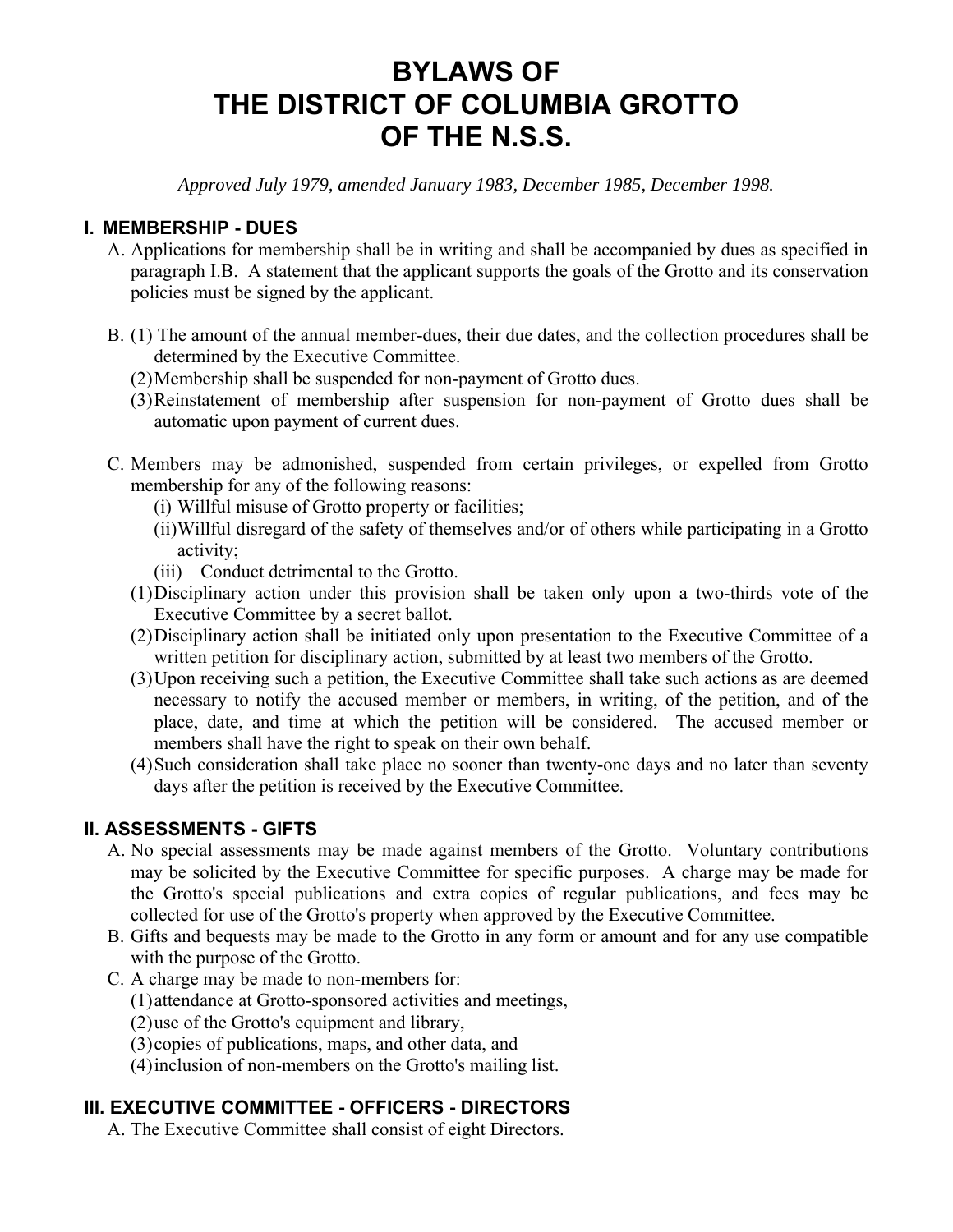- $(1)(a)$ The Directors shall serve for two years, four being elected each year to take office at the start of the first Executive Committee meeting of the fiscal year. A tie for fourth place shall be broken at the next Executive Committee meeting after the election by a ballot of current members of the Executive Committee and those elected candidates not tied in the election.
	- (b) The Executive Committee shall have the power to remove any Executive Committee member who, without just cause, fails to attend two regular Executive Committee meetings in one fiscal year without sending a proxy or who, without cause, attends no Executive Committee meetings in person for three consecutive months.
	- (c) Vacancies for Director that occur shall be filled for the balance of the fiscal year by Chairman appointment, subject to majority approval of the Directors. If at the end of that year another year remains of the original two-year term, the post for the remaining year shall be filled in regular election of Directors by the candidate receiving the highest number of votes after four candidates for elected to fill two-year terms. A tie for such position shall be broken at the next Executive Committee meeting by a ballot of current members of the Executive Committee and those successful candidates not tied in the election.
- $(2)(a)$  Candidates for Director shall be selected from among Grotto members by an Elections Committee of at least three members, a majority of whom are not Officers or Directors. This Committee shall be appointed annually by the Chairman and approved by the Executive Committee. The chairman of this Committee shall not be a candidate for Director in the election for which the Committee is formed. Additional nominations of members may be made from the floor at a regular general meeting, provided that such nominations are seconded, and subject to acceptance by the member so nominated. The ballot shall have provisions for write-in votes.
	- (b) The deadline for receiving ballots shall be the day of the last regular General Meeting for the last month of the fiscal year. If no General Meeting is held in the last month of the fiscal year, the deadline shall be seven days before the end of the fiscal year. Ballots shall be mailed to the members at least thirty days before the deadline for receiving ballots.
	- (c) The Elections Committee shall submit to the Executive Committee a written report on the results of their selection process and the results of any nominations from the floor.
	- (d) The Elections Committee shall prepare, distribute, and receive the ballots, and shall act as tellers for the election, and shall submit a written report of the results of the election to the Executive Committee.
	- (e) The Elections Committee shall notify each nominee of his or her position in the order of finish in the election, and of the place, date, and time of the organizing meeting of the new Executive Committee.
- (3) Officers of the Grotto shall be Chairman, Vice Chairman, Secretary, and Treasurer.
	- (a) At the first meeting of the Executive Committee following the election of the Directors, the Directors shall elect a Chairman, a Vice Chairman, a Secretary, and a Treasurer. The terms of office shall be from the time of election until the next such election. Outgoing officers shall continue to serve into the new fiscal year until replaced in such election.
- (4) All Directors and Officers of the Grotto must be current members of the National Speleological Society.
- B. Officers are not members of the Executive Committee and have no voting privileges. A Director may also serve as an Officer.
- C. The Directors shall have the power to remove Officers by direction of two-thirds of the Directors, establish additional offices as needed, and fill vacancies in office which may occur.
- D. Any member of the Executive Committee may appoint a member of the Grotto as a proxy to act for him at a meeting of the Executive Committee. Proxy may act at one meeting for only one Executive Committee member. The presiding officer must be notified of such proxy appointment directly or in writing by the absent Executive Committee member before the proxy may be allowed to serve. Authorization should state whether or not discretionary voting powers have been given to the proxy.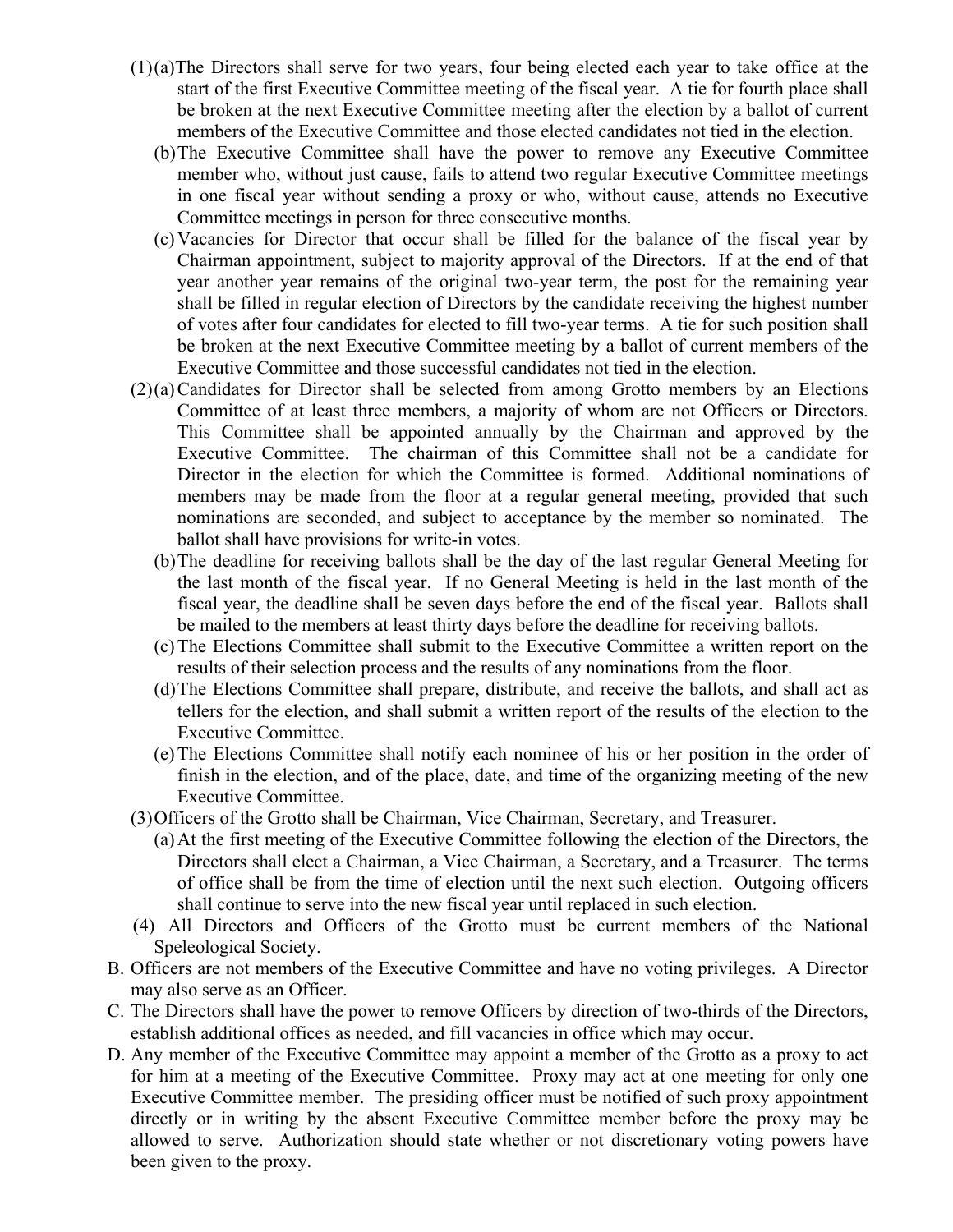- E. Committee Chairmen may attend meetings of the Executive Committee and have the privilege of speaking on matters relevant to the committee's function but shall have no power to vote by virtue of their chairmanship.
- F. Any other member of the Grotto may attend Executive Committee meetings and may be granted the privilege of the floor at the discretion of the presiding officer but shall have no power to vote.
- G. There shall be at least one Executive Committee meeting in each of at least any six months of the fiscal year. The date, time, and place of these meetings shall be provided to the membership before the date of such meeting. The Executive Committee shall determine the date, time, and place for such meeting and for any special meetings.
- H. A quorum at an Executive Committee meeting will be a majority of the members of the Executive Committee.
- I. Robert's Rules of Order, as revised, shall govern all procedural questions arising at meetings of the Executive Committee, when they are applicable and when they are not inconsistent with the Constitution or Bylaws of the District of Columbia Grotto of the National Speleological Society.
- J. Each action approved by the Executive Committee which serves to establish new policies or administrative procedures will be designated as a "Directive." The Secretary of the Grotto will number each "Directive" and be responsible for notifying the membership in writing.

# **IV. GENERAL MEETINGS - REFERENDUM**

- A. There shall be at least one General Meeting of the membership in each of at least any six months of the fiscal year. The date, time, and place of these meetings shall be provided to the membership before the date of such meeting. The Executive Committee shall determine the date, time, and place for such meeting and for any special meetings.
	- (1) A quorum at a General Meeting shall be twenty members or ten percent of the total membership, whichever is the greater number.
- B. The members shall have the rights of initiative, referendum, and recall, on all actions of the Executive Committee, or on members of the Executive Committee, by a Petition signed by ten members of the Grotto, or ten percent of the Grotto membership, whichever is larger, presented to the Executive Committee.
	- (1) Upon receiving a valid Petition, the Executive Committee shall immediately take such action as is necessary to notify the entire membership of the Petition, and of the place, date, and time of the General Meeting at which the Petition will be considered for adoption, and making provisions for absentee voting. Such notice shall be given by way of the next regular mailing to the membership, provided that this mailing shall satisfy the time schedule established below.
	- (2) The only grounds on which the Executive Committee can decline to receive an otherwise valid Petition shall be conflict with the Constitution and/or Bylaws of the National Speleological Society.
	- (3) Action pursuant to such Petition must be taken at a regular or special General Meeting within seventy days after receipt of the Petition by the Executive Committee and the notice required above must be given not less than twenty days before the date of the meeting.
	- (4) Adoption of such a Petition shall require a two-thirds vote of the members voting, either in person or by absentee ballot, and the total votes cast must constitute at least twenty percent of the membership.

# **V. COMMITTEES**

- A. Committees shall be established by the Executive Committee to execute the work of the Grotto. Chairmen of the committees shall be appointed by the Chairman of the Grotto with the approval of the Executive Committee. Each committee chairman shall select the personnel and promote the activities of his committee.
- B. All committees will operate under the direction and approval of the Executive Committee.